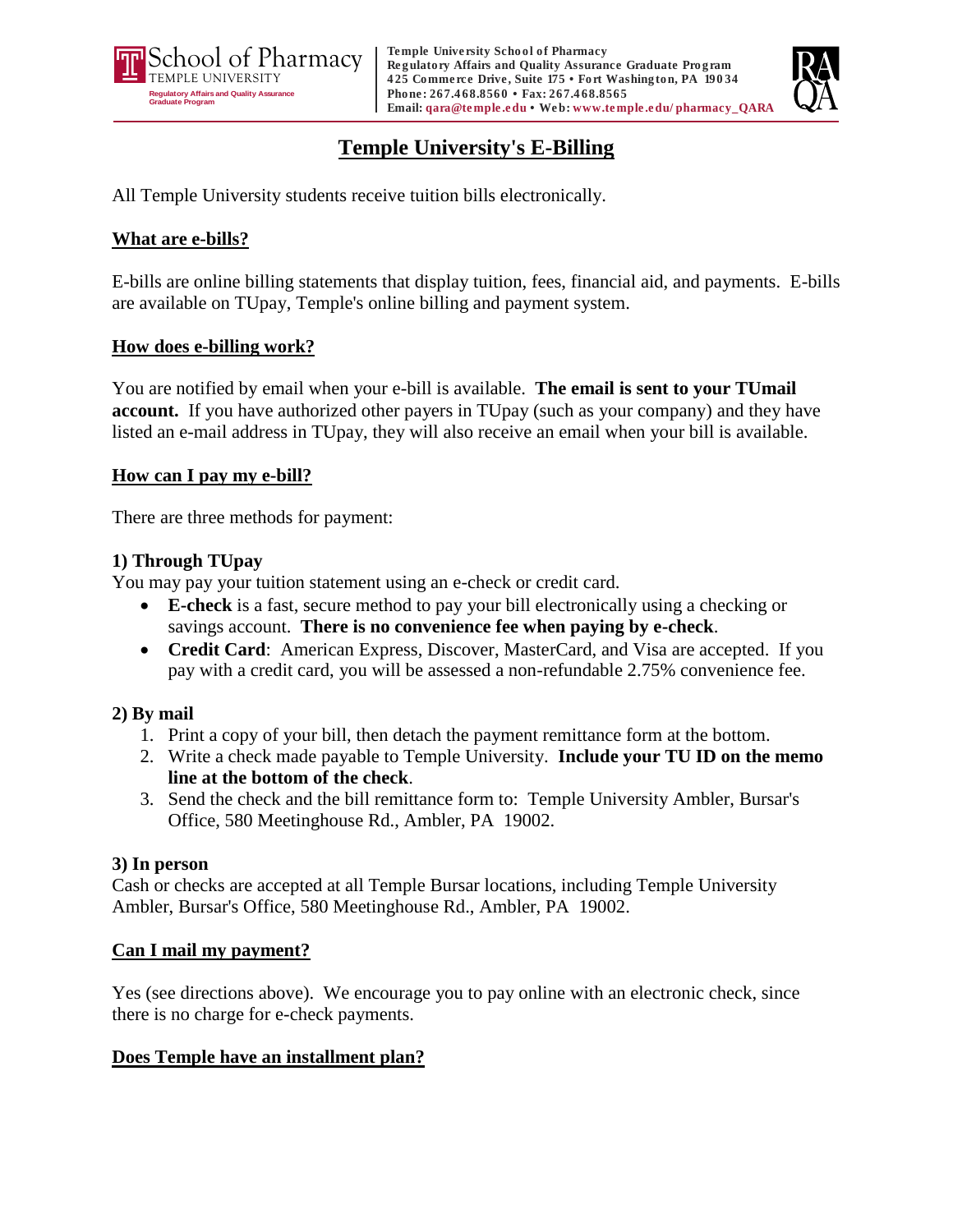Temple offers deferred payment and installment payment plans during the fall and spring semesters, but these plans are only available to students who participate in Priority Registration. Please refer to the RAQA website concerning RAQA registration procedures and tuition bill due dates. This information varies each semester and is published under **Schedule Notes.**

# **What are the benefits of e-billing?**

- Privacy the bill is available on a website that does not list grades;
- You are automatically notified through your TUmail account when your bill is available;
- Convenient access your bill is available 24/7;
- Tuition bill information is secure and confidential. Only you and those you authorize can see your e-bills and payment history.
- You can access your billing history for up to 16 months. Your payment history is available for past semesters;
- If you use third party billing, authorized payers can receive email notification when your e-bill is available.

## **How do I access my e-bill?**

Log into TUpay (http://tupay.temple.edu/) Enter your AccessNet username and password. Click **Most Recent Statement** from the menu on the left to view your most recent bill. Click **PDF Printable Statement** to print a copy of your bill.

#### **How do I authorize my company or others to view and/or pay my e-bills?**

Go to TUpay and select **Authorized Payer**. Complete the requested information to create a user name and password. **Be sure to include an email address to ensure your authorized payer will receive an email when e-bills are available**. Remember to give your authorized payers their username and password.

#### **How do authorized payers access my e-bill?**

Authorized payers log into TUpay, then select **Most Recent Statement** from the menu on the left to view the most recent bill. They click **PDF Printable Statement** to print a copy of your bill.

#### **What do I do if I forget my password?**

Visit http://accounts.temple.edu to reset your password or contact the Temple Help Desk at 215.204.8000 (or at help@temple.edu). Sorry, but the RAQA Office cannot reset passwords.

#### **Can I receive a paper bill?**

No. Only e-bills are issued by Temple University. You can print a copy of your bill by selecting **Most Recent Statement**, then clicking **PDF Printable Statement**.